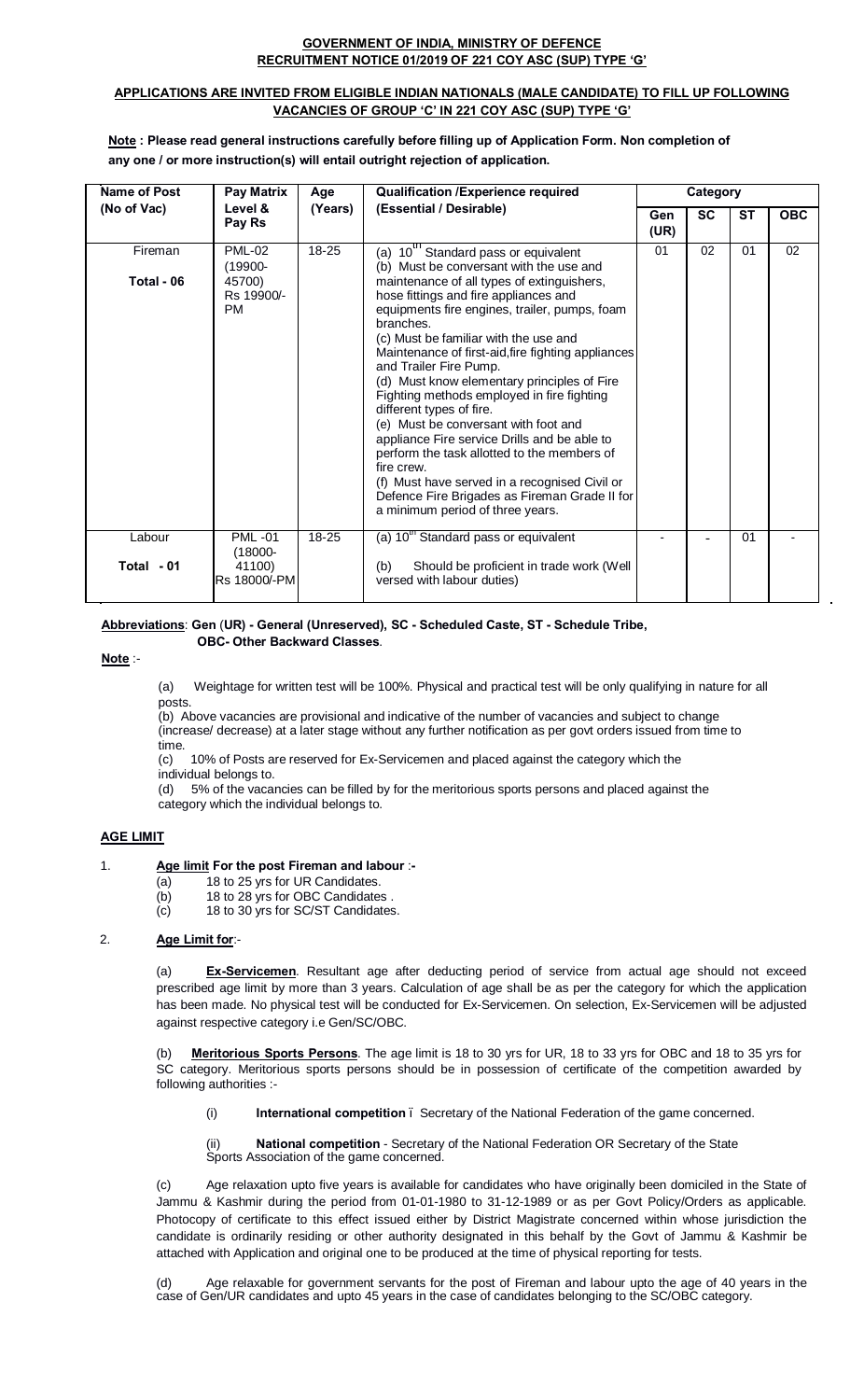(e) No age relaxation is admissible to **SC/OBC** candidates applying against unreserved posts.

3. The lower/upper age limits prescribed for the post i.e cutoff date will be **30 days** from the date of publication of this advertisement i.e **the last date of receipt of application by the appointing authority**.

### **PROBATION PERIOD AND SERVICE LIABILITY**

4. All posts are temporary and will be permanent subject to successful completion of probation period of **two years from the physical date of appointment**.

5. Candidates after selection will be subject to All India Service Liability Rule, Field Service Rules and Army Act 1950. **(All India Liability – candidates can be transferred to anywhere in India including field area transfer liability)**.

### **PHYSICAL / PRACTICAL & WRITTEN TEST**

6. The Board of Officer(s) will be detailed to conduct physical test, practical test and written tests. The pattern of physical and practical test will be decided by Board of Officer(s) so detailed and will be **'Qualifying'**in nature. The marks obtained in these tests will not be form part of overall merit of the candidates.

7. This HQ will not (**WILL NOT**) be responsible to pay for any damages in case of injury/death to / of any candidate during various tests and thereafter.

### 8. **Physical Test**

(a) **Fireman** - Must be physically fit and capable of performing strenuous duties and must have passed the physical fitness test as under :-

- (i) Height without shoes : 165 cms, provided that a concession of 2.5 cms in height shall be allowed for members of the Scheduled Tribes.
	- (ii) Chest (un-expanded) 81.5 cm
	- (iii) Chest (on-expanded) 85 cms
	- (iv) Weight 50 Kgs (Minimum)
	- (v) Endurance Test (aa) Carrying a man (fireman lift of 65.5 kgs to a distance of 183 metres within 96 seconds)
		- (ab) Clearing 2.7 metres wide ditch landing on both feet (long jumps).
		- (ac) Climbing 3 metres vertical rope using hands and feet.

(b) **Labour**. Physical tests will be carried out as decided by The Board of Officers to maintain commonality /transparency of the tests. Candidates will be disqualified immediately on failing to qualify any of the event and will not (WILL NOT) be permitted to appear in next event/subsequent tests. The candidate will be immediately escorted out of unit premises/test venue.

9. **Written Test**. The written test will **form overall merit and minimun passing marks are 33%**. The written test will comprise of four parts as per the details mentioned below. The Question-Paper-cum-Answer Sheet of Written Test will be bilingual i.e in English and Hindi, However, the questions on the portion of English language will be in English and to be answered in English only.

### (a) **For Fireman and labour**.

| Paper                               | Subject (All parts will be objective<br>Multiple Choice Type)  | No of Questions | <b>Marks</b>   | Minimum<br>Passing<br><b>Marks</b> | Negative<br>Marking             | Total<br>Duration |
|-------------------------------------|----------------------------------------------------------------|-----------------|----------------|------------------------------------|---------------------------------|-------------------|
| Part - I<br>Part - II<br>Part - III | General Intelligence<br>English Language<br>Numerical Aptitude | 25<br>25<br>25  | 25<br>25<br>25 | 33%                                | 0.25 marks<br>for each<br>wrong | 2 hrs             |
| Part-IV                             | General Awareness (including<br>trade specific questions)      | 25              | 25             |                                    | answer                          |                   |
|                                     | Total                                                          | 100             | 100            |                                    |                                 |                   |

## (b) Syllabus for Fireman and labour (Commensurate to Educational Standard of 10<sup>th</sup> Class or **Equivalent)**

## (c) **Written Test Part-I, II, III & IV Details**.

(i) **Part I - General Intelligence** : The test will include questions on analogies, similarities and differences, space visualization, problem solving, analysis, judgment, decision making , visual memory, discriminating observation, relationship concepts, verbal and figure classification, arithmetical number series, non-verbal series etc. The test will also include questions designed to test the candidate pabilities to deal with abstract ideas and symbols and their relationship, arithmetical computation and other analytical functions.

**Part II - English Language**: In addition to the testing of candidates understanding of the English Language, its vocabulary, grammar, sentence structure, synonyms, antonyms and its correct usage, etc his / her writing ability would also be tested.

**Part III - Numerical Aptitude**. This paper will include questions on problems relating to Number Systems, Computation of Whole Numbers, Decimals and Fractions and relationship between Numbers, Fundamental arithmetical operations, Percentages. Ratio and Proportion, Averages, Interest, Profit and Loss, Discount, use of Tables and Graphs, Mensuration, Time and Distance, Ratio and Time, Time and Work etc.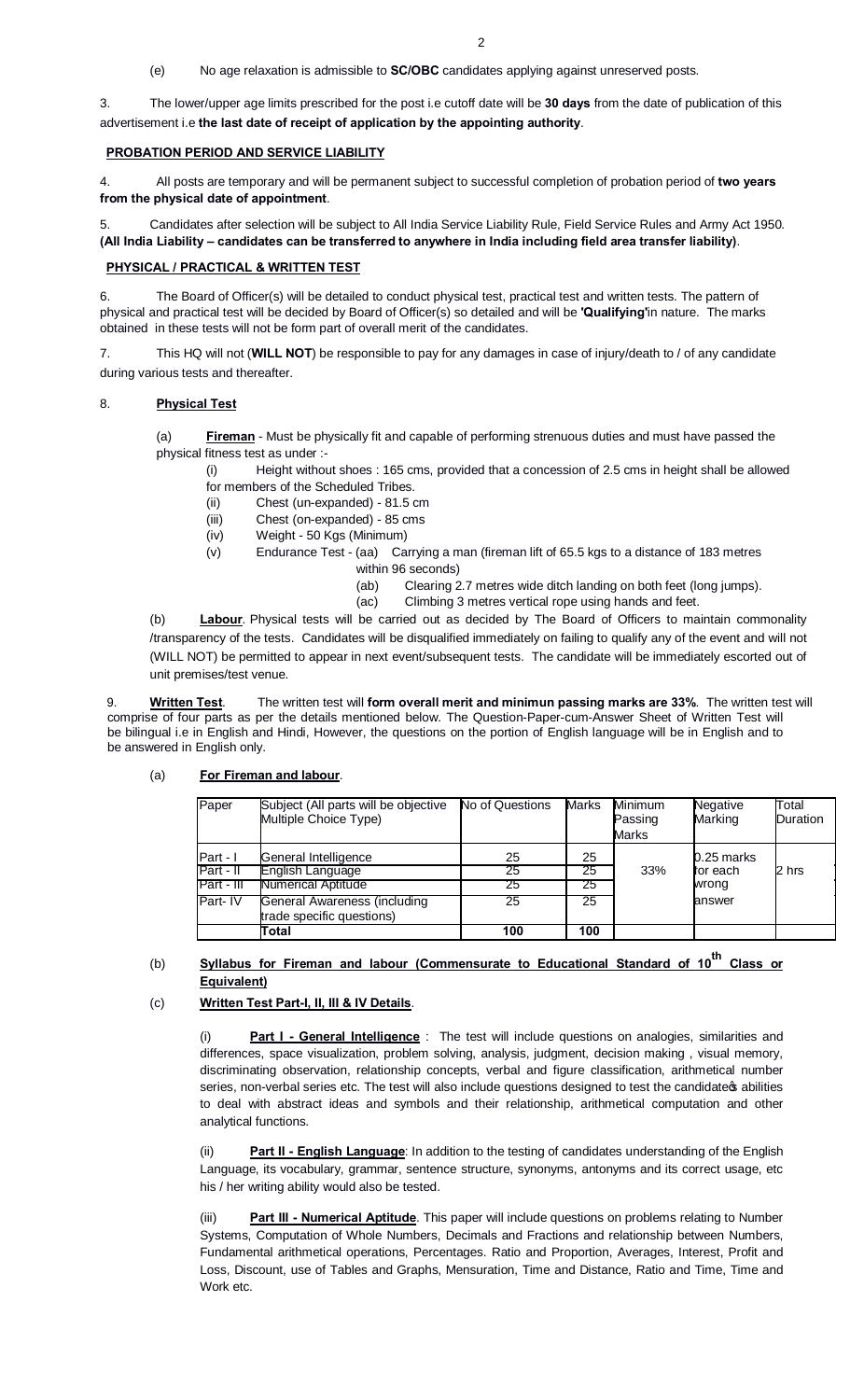designed to test knowledge of current events and of such matters of everyday observation and experience in their scientific aspects as may be expected of an educated person. The test will also include questions relating to India and its neighbouring countries especially pertaining to Sports, History, Culture, Geography, Economic scene, General Polity including Indian Constitution, and Scientific Research and question related to trade work etc. These questions will be such that they do not require a special study of any discipline.

3

- 10. Selection will also be subject to the following conditions :-
	- (a) Medical Fitness tests.
	- (b) Verification of Character and Antecedents.
	- (c) Verification of SC/ST and OBC status (Belonging / Not belonging to creamy layer)
	- (d) Verification of Education qualification certificates & Experience certificates.
	- (e) Verification of all Certificates/document from issuing Authority.

11. Verification of all documents mentioned at Para 10 (b) to (e) are required to be verified within 90 days of initial dispatch of letters to various departments / agencies etc for document verification. In case any / some / all such letters draw no response within this stipulated time the candidature of the candidate(s) will stand terminated. 90 days time is sufficient for dispatching reminders & leveraging provisions of RTI Act 2005.

It may be noted that document verification is just another stage in the selection process. Merely being called for verification of documents does not indicate that his/her name will also appear in the final merit list. There may occur changes in the merit position including exclusion from the zone of consideration. Candidature of a candidate may be cancelled at any stage of the recruitment in case of violation of necessary instruction/conditions/eligibility.

### **CENTRE FOR TESTS**

13. Document verification / tests will be held at **Reception Centre (Recruitment Cell) of 5231 ASC Bn (MT)** or at a place decided and promulgated by Appointing Authority on dates mentioned in the Acknowledgement Card (Appendix B). Applicants should report to 5231 ASC Bn (MT) or as directed on the date and time of test/interview as mentioned therein. No separate letter will be issued for the same. Acknowledgement Card will be dispatched by Registered Post to only those applicants whose applications and all supporting documents are found complete and correct in terms of age, mandatory educational qualification and other parameters as mentioned above. Incomplete applications will be rejected and no correspondence will be made / entertained in this regard. Candidates not in possession of the Acknowledgement Card will stand automatically disqualified. The tests will be conducted over a period of six to eight (6-8) days and candidates should be prepared for the same. No lodging and boarding or traveling allowance will be provided by this HQ.

### **HOW TO APPLY**

14. Candidates fulfilling the conditions can submit their application only by **REGISTERED / SPEED / ORDINARY POST** as per the format given at **Appendix 'A' to 'B'** in this advertisement and must attach duly attested photocopies of under mentioned documents from (a) to (h) as applicable duly attested. The photograph and document should be self attested alongwith the application. Original certificates are not (**NOT)** to be dispatched with application form, and should be brought in person on the day of the written test. Dispatch of original documents will entail outright rejection and this HQ will not be responsible any loss of original docus:-

- (a) Education Qualification Certificate.
- (b) Caste Certificate (For SC/ST/OBC issued by authorised Govt agency as applicable).
- (c) Discharge Certificate where applicable (for Ex-serviceman).<br>(d) Birth Certificate.
- Birth Certificate.
- (e) Must have served in a recognised Civil or Defence Fire Brigades as Fireman Grade II for a minimum period of three years.
- (f) Domicile Certificate.
- (g) Aadhaar Card.
- (h) **Experience Certificates :-** 
	- (i) For Fireman Must have served in a recognised Civil or Defence Fire Brigades as
		-
	- (ii) For Labour Should be proficient in trade work

Fireman Grade II for a minimum period of three years

15. Candidates will enclose a **Self Addressed Envelope, affixing Postal Stamps of Rs. 25/-** alongwith the application required for dispatch of Acknowledgement / Admit Card. ( The candidates are required to super scribe on the top of envelope **"APPLICATION FOR THE POST OF " \_\_\_\_\_\_\_\_\_\_\_\_\_\_" ALONG WITH SELF & FATHER's NAME**. Acknowledgement/Admit Card and Certificate from Attesting Authority to be typed on separate A4 size plain papers as per **Appendix 'B' .** Application will not **(WILL NOT)** be entertained without Appendix 'B' or non receipt of separate envelope duly affixed with postal stamps of Rs.25/- and after closing date i.e. **30 days** from the date of publication of this advertisement notice in Employment News and / or other Newspapers. This HQ will not be responsible for any postal delays and no application will be entertained after the due date.

16. Individual who has furnished wrong information in the application form, false certificate to avail benefits / reservation, false/wrong information in the application form regarding relatives **or** who have fully or partially suppressed any material information shall be liable to cancellation of candidature at any stage of recruitment process and / or termination of service, if the candidate has been selected.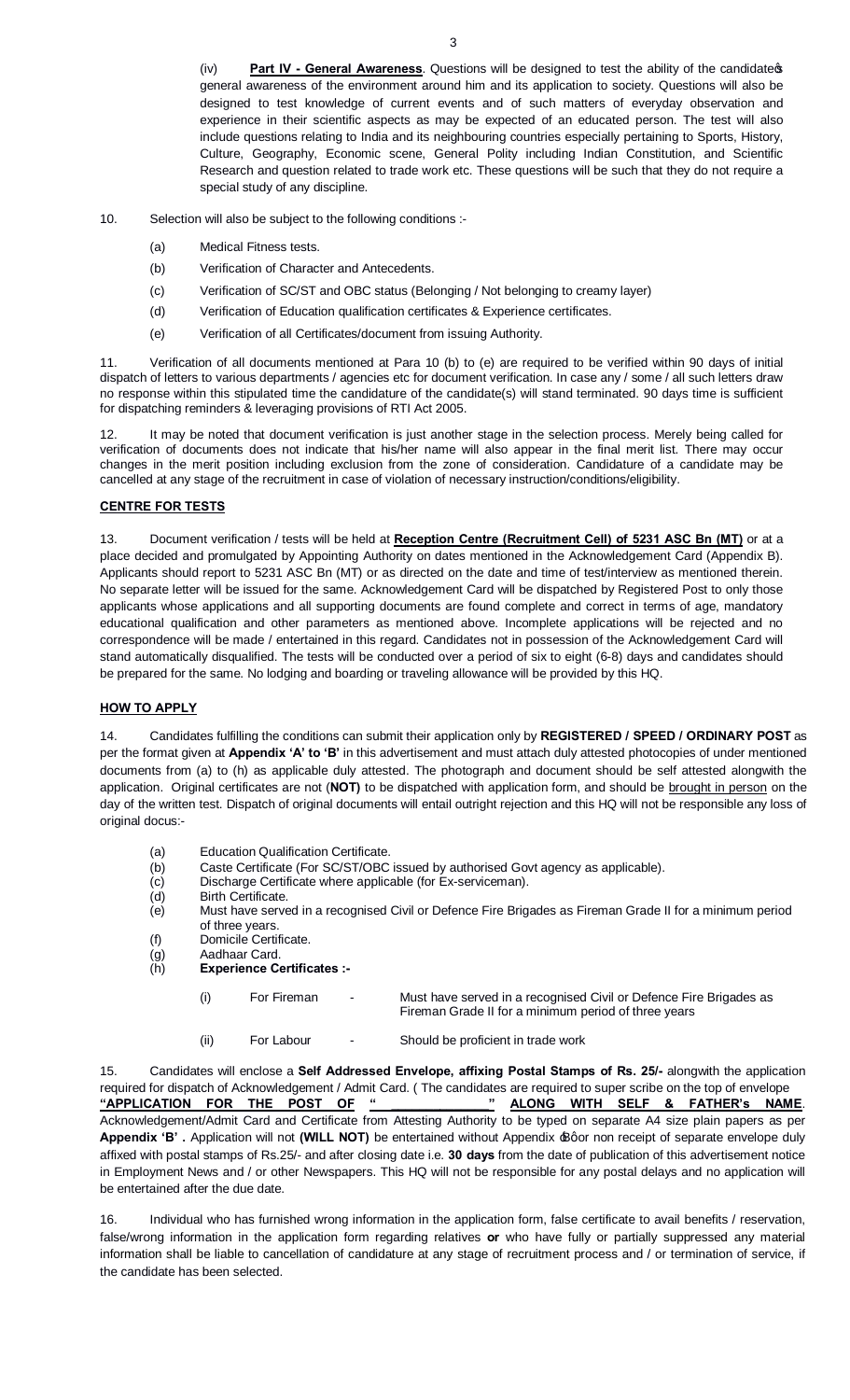### **GENERAL INSTRUCTIONS**

17. Before applying for the post, the candidates should ensure that he fulfills the eligibility and other criteria. Recruitment authorities would be free to reject application not fulfilling the requisite criteria, at any stage of recruitment, and if erroneously appointed, such candidates shall be liable to termination from service if appointed.

18. No (**NO**) application will be accepted in person by hand or through any representative. The application must be posted to the addressee only under **REGISTERED / SPEED POST/NORMAL POST**. Application posted through Courier etc will not (**WILL NOT**) be accepted. The unit will not **(WILL NOT)** be responsible for any kind of postal delay either in receipt of application or in dispatch of acknowledgement cards. Two applications will not **(WILL NOT)** be accepted in a single envelope.

19. No (NO) travelling allowance will be admissible for physical / practical / written tests. Candidates will make their own boarding/lodging arrangement for test. This HQ or Unit detailed to conduct the tests will not be responsible to pay for any damages in case of injury/death of candidate during various tests.

20. Application which is incomplete, incorrect, wrongly filled, without signature, without photograph, photo with wearing cap and goggles/coloured glasses, or without enclosing attested copies of photograph / documents by serving Group A / B Gazetted Officer or equivalent if applicant is found under / over age on last date of receipt of application will be rejected on the spot without any reasons/notice. Application can also be rejected by any other reason as observed by the Board of Officers. The ack card will only be fwd to all candidates whose application are found complete in all respect.

21. Date, time and place of test will be mentioned in the Acknowledgement Card. No separate letter except Acknowledgment Card will be issued. '**At the time of test the candidates should be in possession of** original stamped Acknowledgment / Admit Card sent by the 5231 ASC Bn (MT) and ORIGINAL certificates in support of age, educational qualification, experience, caste, and registration certificate from their local Employment Exchange names already registered with them. Individuals who are not in possession of Acknowledgement / Admit Card or original certificates **will not be entertained and will be rejected immediately**.

22. Candidates living with more than one spouse or married another spouse while the first spouse is alive are not eligible to apply, if such case(s) comes to light at any stage of recruitment or post appointment stage the appointing authority will terminate the appointment.

23. Candidates already employed in Centre/State Govt offices/PSU should submit their application through proper channel duly submitting service certificate and **'No Objection Certificate'** from the employer.

24. A bench mark percentage will be fixed for the calling of candidates for tests, depending on the number of applicants. Since the applications may be short-listed, mere fulfillment of essential qualifications and experience does not vest any right in a candidate for being called for written/physical test. All applications received will be scrutinized / screened and Selection Board / Board of Officers(s) so detailed will organize subsequent physical / practical and written test. The Selection Board / Board of Officers reserves the right to call for Test/interview only screened-in candidates and will not entertain any correspondence in this regard.

25. A select panel equal to the number of vacancies notified and based on the performance of candidates in written test will be drawn up. All the candidates on the select panel will be offered an appointment subject to medical fitness test, Police verification, Education and Caste certificate verification before actual appointments. The reserve panel will be operated strictly as per merit only in case a candidate from the select panel refuses appointment or is disqualified. The reserve panel will not be eligible for any subsequent recruitment i.e. additional vacancies in the same year or next year.

26. Candidate who apply against OBC category shall attach and produce % ther Backward Class+certificate applicable for Central Government service and not the %Backward Class+Certificate duly signed by the appropriate authority.

27. MG ASC, HQ Northern Comd or the Officer nominated by him reserves the right to withdraw the vacancies and terminate the appointment during the period of probation without assigning any reasons.

28. Medium of writing in application form and test etc will be in Hindi / English only.

29. The date of publication will be the first day towards the accounting of number of days for submission of applications.

30. The recruitment process can be cancelled / suspended / postponed without assigning any specific reasons. The decision of Appointing Authority will be final and no (NO) appeal will be entertained. Recruitment will be carried out as per latest amendments and all prevailing Government Rules and Regulations.

31. Any dispute with regards to the recruitment will be subject to jurisdiction of HQ Northern Comd .

32. Candidates application will be rejected if **"POST APPLIED FOR"** column **SELF & FATHER's** name is left blank on the envelope submitted by the candidate alongwith application.

33. SC/OBC candidates who apply against un-reserved post will not be given any age or other concession meant for SC/OBC. Similarly, SC/OBC candidates selected on merit vis-à-vis the general candidates would not be counted towards SC/OBC quota.

34. Ex-Servicemen and Meritorious Sportsmen will be selected first and will occupy the slot of SC/OBC/Gen (UR) i.e from any category they belong to and will be adjusted horizontally against the particular category as per post based reservation roster. Reservation for rest of the category will be worked out after filling up vacancies for Ex-serviceman and Meritorious sportsman.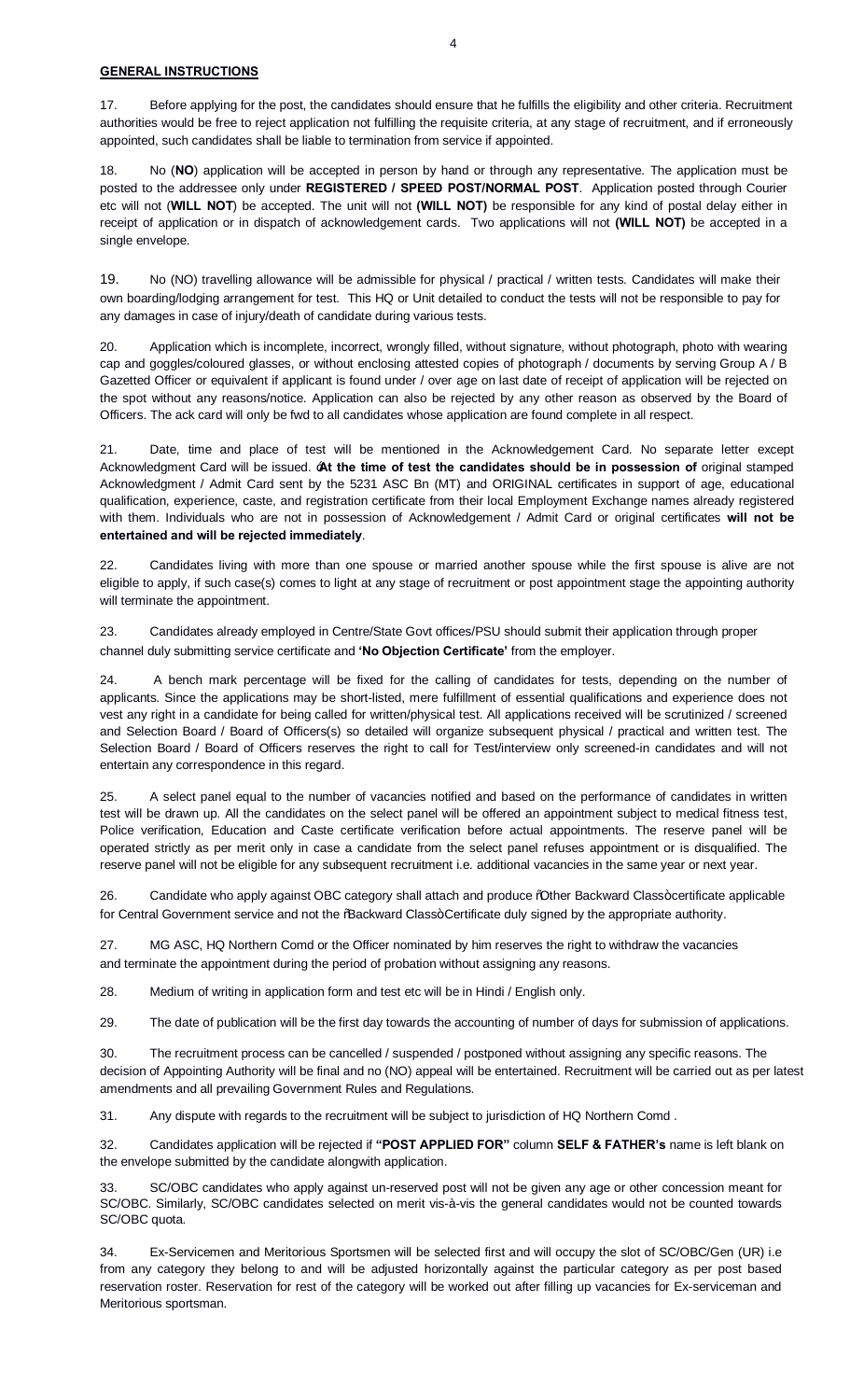# **WARNING:-**

35. All the candidates are warned to be careful from **self styled agents/touts** and also requested to report the same to the MG ASC, HQ Northern Comd or the CO 5231 ASC Bn (MT) of the unit conducting of the tests against any malpractice seen / observed by them.

36. Any mis-representation of facts or other details shall invite rejection of candidature and registration of criminal proceedings against such candidate(s).

Date: May 2019 Maximum 2019 Maximum 2019 Maximum 2010 Maximum 2010 CO, 5231 ASC Bn (MT)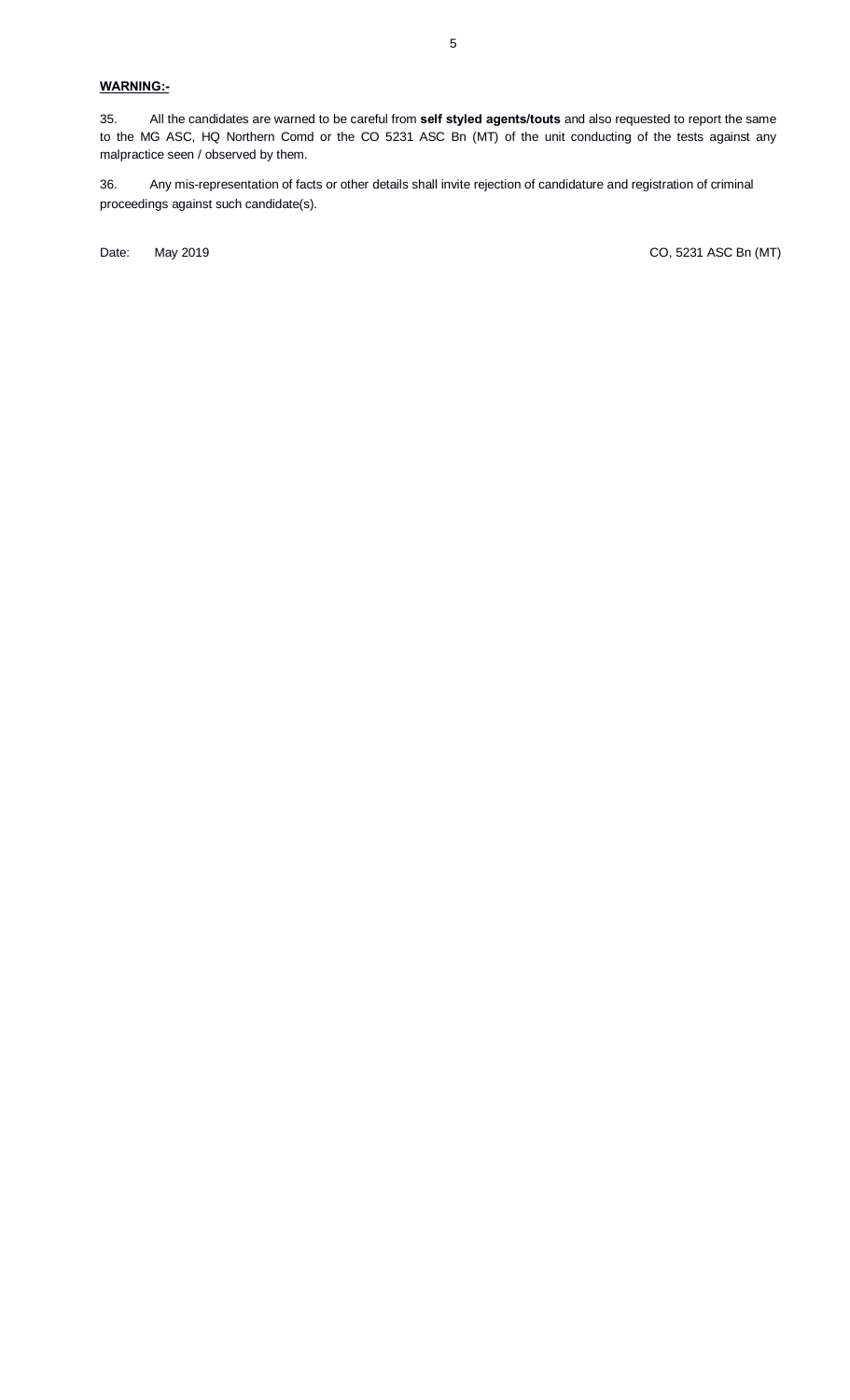## **Appendix 'A'**

#### **FORM OF APPLICATION (Form should be either typed or filled in blue ink ball point pen only) APPLICATION FOR THE POST OF \_\_\_\_\_\_\_\_\_\_\_\_IN 221 COY ASC (SUP) TYPE 'G'**

|          |                                                                                                                                                                                                                                                                                                                     | Paste a passport size |
|----------|---------------------------------------------------------------------------------------------------------------------------------------------------------------------------------------------------------------------------------------------------------------------------------------------------------------------|-----------------------|
| 1.       | (IN BLOCK LETTERS)                                                                                                                                                                                                                                                                                                  | coloured photograph   |
| 2.       |                                                                                                                                                                                                                                                                                                                     |                       |
| 3.       | Date of birth<br>photocopy duly self attested).                                                                                                                                                                                                                                                                     |                       |
| 4.       | Age as on 01 Jun 2019 for receipt of application (Years________ Months________ Days______)                                                                                                                                                                                                                          |                       |
| 5.       |                                                                                                                                                                                                                                                                                                                     |                       |
| 6.       | Address for Correspondence :-                                                                                                                                                                                                                                                                                       |                       |
|          | Code _______________                                                                                                                                                                                                                                                                                                |                       |
| 7.       | Permanent Address :-                                                                                                                                                                                                                                                                                                |                       |
|          |                                                                                                                                                                                                                                                                                                                     |                       |
|          |                                                                                                                                                                                                                                                                                                                     | PIN                   |
| 8.<br>9. | For intimation / despatch of Acknowledgement Card / result of various tests):-<br>(a)<br>Mobile No<br>(b)<br>Caste (Gen (UR)/OBC/SC)________________(Attach photocopy duly self) (applicable for OBC/SC candidate                                                                                                   |                       |
| 10.      | only).<br>Category for which applied (Gen/OBC/SC/Ex Serviceman) __________________________                                                                                                                                                                                                                          |                       |
| 11.      | Education Qualification__________________(Attach photocopy duly self attested).                                                                                                                                                                                                                                     |                       |
| 12.      | <b>Experience Certificate :-</b>                                                                                                                                                                                                                                                                                    |                       |
|          | (i)<br>Must have served in a recognised Civil or Defence Fire Brigades as Fireman Grade II for a minimum period of<br>three years.-                                                                                                                                                                                 |                       |
|          | (ii)<br>Should be proficient in trade work.                                                                                                                                                                                                                                                                         |                       |
| 13.      | Domicile Certificate (Attach photocopy duly self attested)                                                                                                                                                                                                                                                          |                       |
| 14.      | I do hereby declare that all particulars furnished by me above are correct and true to best of my knowledge and<br>belief. I understand that in the event of any particulars or information given by me found false or incorrect at any stage my<br>candidature is liable to be rejected or cancelled at any stage. |                       |
| 15.      | I also declare that I am not involved in any criminal case pending with Judiciary, my candidature may be rejected or<br>employment terminated straightway at any stage.                                                                                                                                             |                       |
|          | LEFT HAND THUMB IMPRESSION (For Male)                                                                                                                                                                                                                                                                               |                       |

 $\ddot{\phantom{a}}$ 

## **FOR OFFICIAL RECORDS ONLY**

Date :\_\_\_\_\_\_\_\_\_\_\_\_\_2019 (Signature of the candidate)

| Received on                          |                                                                         |
|--------------------------------------|-------------------------------------------------------------------------|
| 2. Accepted/Rejected                 |                                                                         |
| 3. Reasons for rejection             | Underage/Overage/ Incomplete Documents/Any other reason to be specified |
| Index No                             |                                                                         |
| 5. Date of physical / practical Test |                                                                         |

Presiding Officer